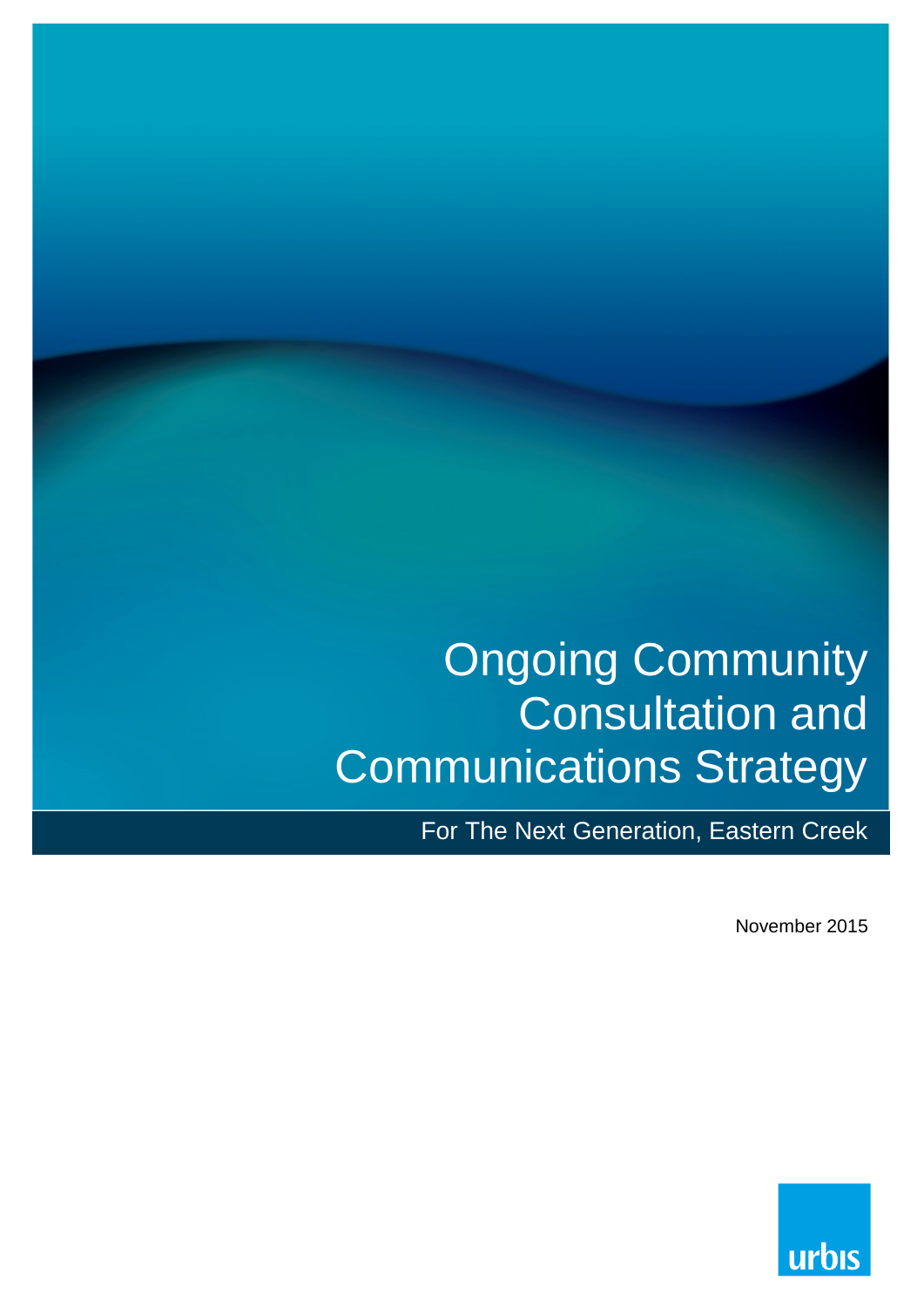#### **URBIS STAFF RESPONSIBLE FOR THIS REPORT WERE:**

Director **Susan Rudland** Consultant Katie Inglis Report Number Final

All information supplied to Urbis in order to conduct a research project will be treated in the strictest confidence. It shall only be used in this context and shall not be made available to third parties without client authorisation. Confidential information will be stored securely and data provided by respondents, as well as their identity, shall be treated in the strictest confidence and all assurance given to respondents shall be fulfilled.

© Urbis Pty Ltd ABN 50 105 256 228

All Rights Reserved. No material may be reproduced without prior permission.

You must read the important disclaimer appearing within the body of this report.

**URBIS Australia Asia Middle East** urbis.com.au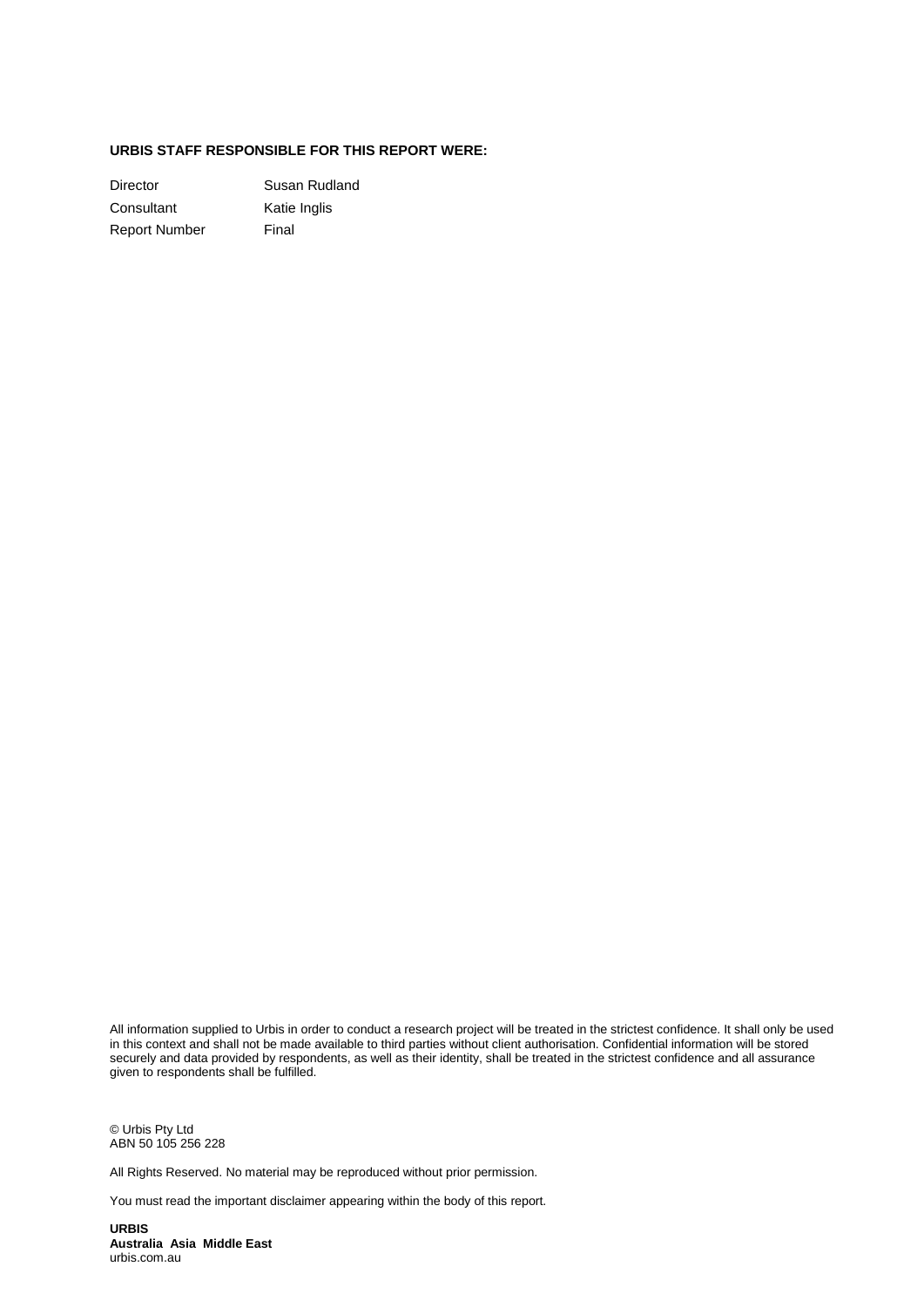| 1 <sup>1</sup>          |  |
|-------------------------|--|
| 1.1                     |  |
| $2^{\circ}$             |  |
| 2.1                     |  |
| 2.2                     |  |
| 2.3                     |  |
| 3 <sup>7</sup>          |  |
| 3.1                     |  |
| $\overline{\mathbf{4}}$ |  |
| 4.1                     |  |
| 4.2                     |  |
|                         |  |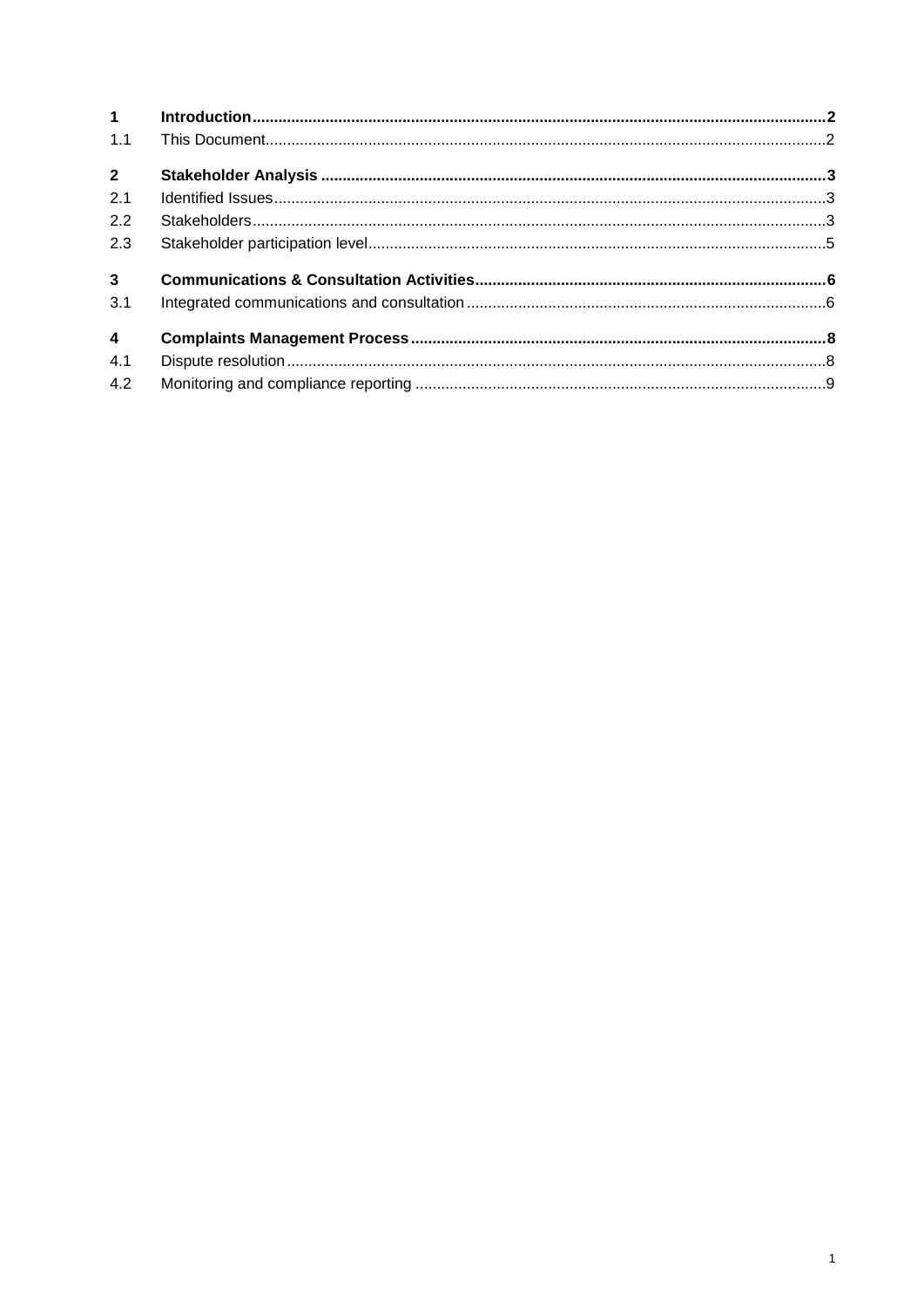### <span id="page-3-0"></span>1 Introduction

The Next Generation NSW Pty Ltd (TNG) is proposing to develop an Electricity Generation Plant within Eastern Creek which will generate electricity via residue waste from the Genesis Xero Material Processing Centre and Waste Transfer Station.

The Environmental Impact Statement (EIS) for the proposed development was lodged with the Department of Planning and Environment in April 2015. In addition to detailed technical assessments, community consultation was undertaken and reported as part of the EIS according to the Director General's Environmental Assessment Requirements.

Consultation and communications included a project website [\(www.tngnsw.com.au\)](http://www.tngnsw.com.au/); community phone line and project email; key stakeholder and agency briefings, presentations and correspondence; notifications to residences in Minchinbury and Erskine Park; door knocks; a community information day and site tour; and media releases and articles in local newspapers.

The EIS and supporting documentation was placed on public exhibition from 27 May to 27 July 2015.

#### <span id="page-3-1"></span>1.1 THIS DOCUMENT

This document outlines a strategy for community consultation and communications through ongoing phases of the development. The Strategy responds to NSW EPA requirements for ongoing genuine dialogue and consultation with key stakeholders in accordance with the 'good neighbour' principle outlined in the NSW EPA Energy from Waste Policy Statement. The Statement says:

*"It will be essential that proponents provide effective information and public consultation about energy from waste proposal. As the proposal progresses from the concept to detailed development assessment stage, proponents should engage in a genuine dialogue with the community and ensure that planning consent and other approval authorities are provided with accurate and reliable information.* 

*The operators of an energy from waste facility need to be 'good neighbours' – particularly if near a residential setting but also where there are workers in other facilities. This would apply to waste deliveries and operating hours, but most importantly with respect to readily available information about emissions and resource recovery outcomes."*

The Ongoing Community Consultation Strategy provides a framework to:

- Guide information provision and communications
- Engage with key stakeholders, residents and neighbours through ongoing phases of the development
- Support a clear and consistent approach which meets required standards of quality and offers avenues for feedback and dialogue
- **Manage potential risks proactively and positively**
- Outline complaints management procedures and protocols
- **•** Comply with project requirements
- Provide appropriate authorities and auditors with verification that required community and stakeholder consultation and communications will be addressed.

This Strategy has been informed by the consultation approach and outcomes reported by KJA (March 2015) and information provided by the project team. It should be noted that timing and staging may be subject to change, pending approvals and project processes.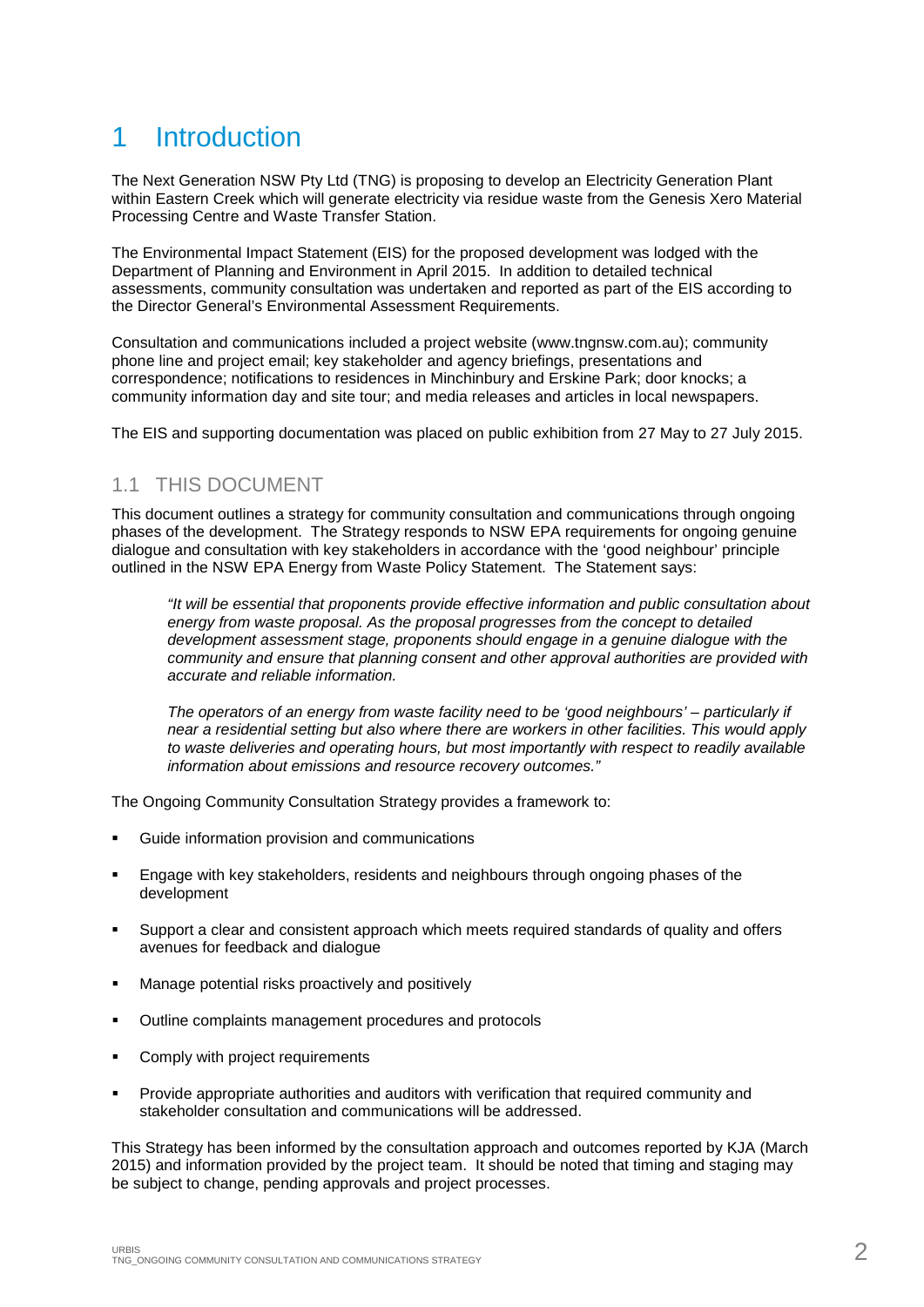### <span id="page-4-0"></span>2 Stakeholder Analysis

#### <span id="page-4-1"></span>2.1 IDENTIFIED ISSUES

Community consultation to date documented the following issues raised by stakeholders and community. They included:

- **Traffic including routes, access and cumulative impacts and the number of vehicle movements** that will be generated by the proposed facility
- **Potential emissions and emissions monitoring**
- **Health impacts**
- **Noise and dust concerns** including operational noise during the night time period
- **Odour management**
- **Development timeframes**
- **Construction impacts** like noise, dust, odour, water management.

NOTE: It will also be important to understand any concerns regarding combined or cumulative impacts involving any other industrial development within the precinct.

#### <span id="page-4-2"></span>2.2 STAKEHOLDERS

Stakeholders include a range of key interests, sensitive receptors and neighbouring land-users.

The EPA defines sensitive receptors as any locations that may be affected by the facility where people are likely to work or reside (NSW DEC 2005). This includes local residents, local services, industrial uses and site owners.

The stakeholder database has been updated to identify sensitive receptors and stakeholders in and around the subject site, including industrial, landowning as well as residential interests. The database will act as an ongoing tool for logging and responding to stakeholder enquiries. It may be updated over time, and linked with future communications or interactions as part of the complaints management process.

Stakeholders include:

- a) Residential including approximately 4000 residential households in Minchinbury (between the M4 Motorway and the Great Western Highway) and Erskine Park (between Ropes Creek and Erskine Park Road).
- b) Schools and community centres including the Erskine Park High School, James Erskine Primary School, Erskine Park Community Centre and Hall, Minchinbury Public School, St Anthony's Early Learning Centre and Minchinbury Neighbourhood Centre.
- c) Council and Government including Blacktown City Council, NSW EPA, NSW DPE, and elected political representatives. The site is close to the Penrith Local Government Area boundary, and Penrith Council may be interested to receive regular updates. The site sits within the Federal electorate of McMahon and the State electorate of Mulgoa.
- d) Businesses including Erskine Park Shopping Centre and Minchinbury Shopping Centre. Minchinbury Hometown is also located in the precinct, as are a number of supermarkets, cafes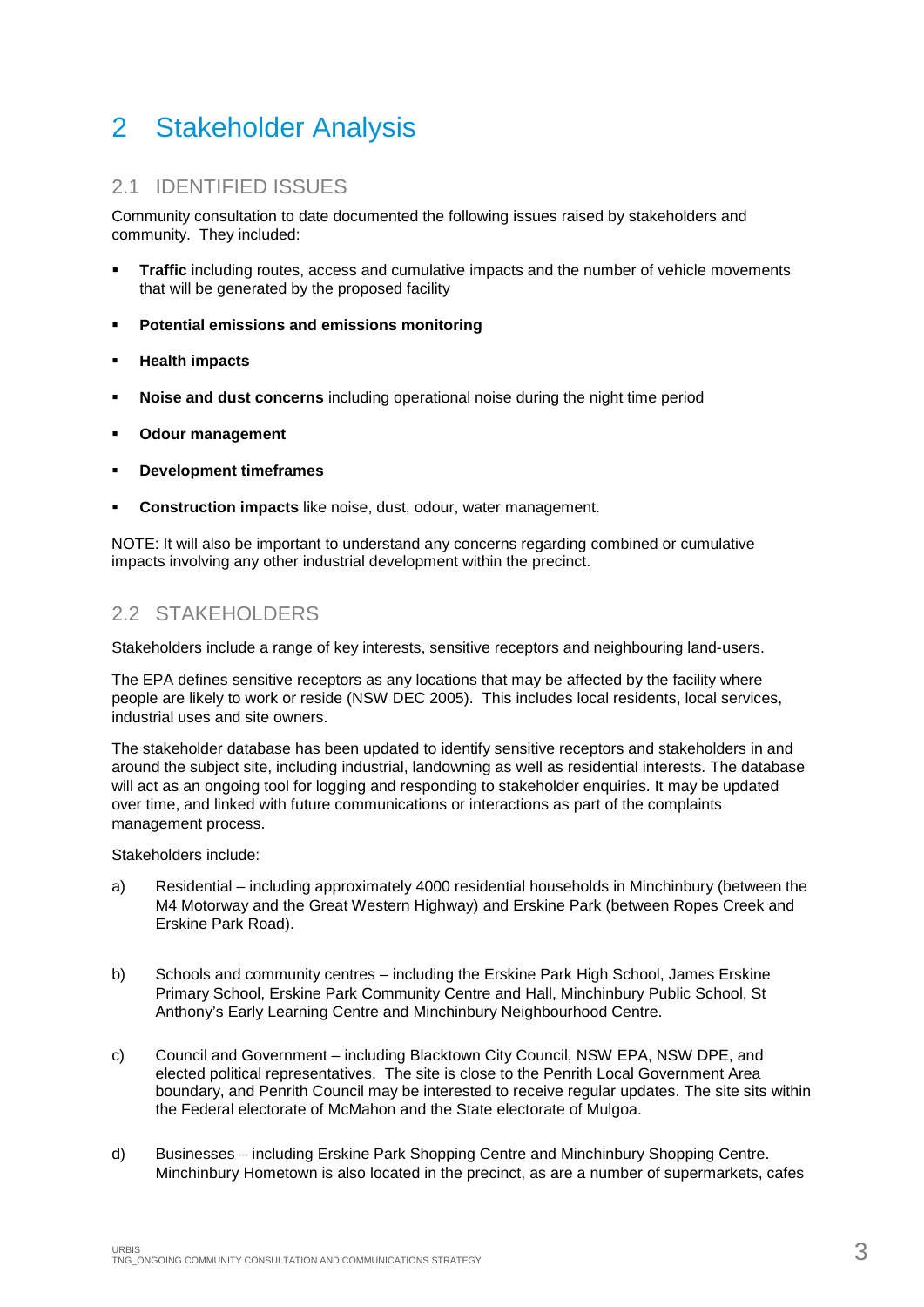and restaurants, newsagents, hair salons, automotive and building trades and other small businesses. This also includes Minchinbury Winery, Minchinbury Fruit Market, McDonalds and a number of business uses at the corner of Carlisle Avenue and Great Western Highway.

e) Industrial land owners and users – including the Corporate Group Alexandria Landfill Pty Ltd, ThaQuarry Pty Ltd, Australand, Hanson, Jacfin, the Department of Planning and Environment and Sargents. A number of warehousing, logistics and distribution type businesses occupy land in the area close to the site, including Airbonne Australia Pty Ltd, Animal Supplies Wholesale, Asics Oceania, BAM Wine Logistics, Best & Less, CEVA Logistics, DHL Supply Chain, Goodman, Freight Distribution Management, Kmart, Myer Distribution Centre and LG Electronics.

The following outlines the catchment for community consultation and communications surrounding the subject site. This area includes sensitive receptors as defined by the NSW EPA.

<span id="page-5-0"></span>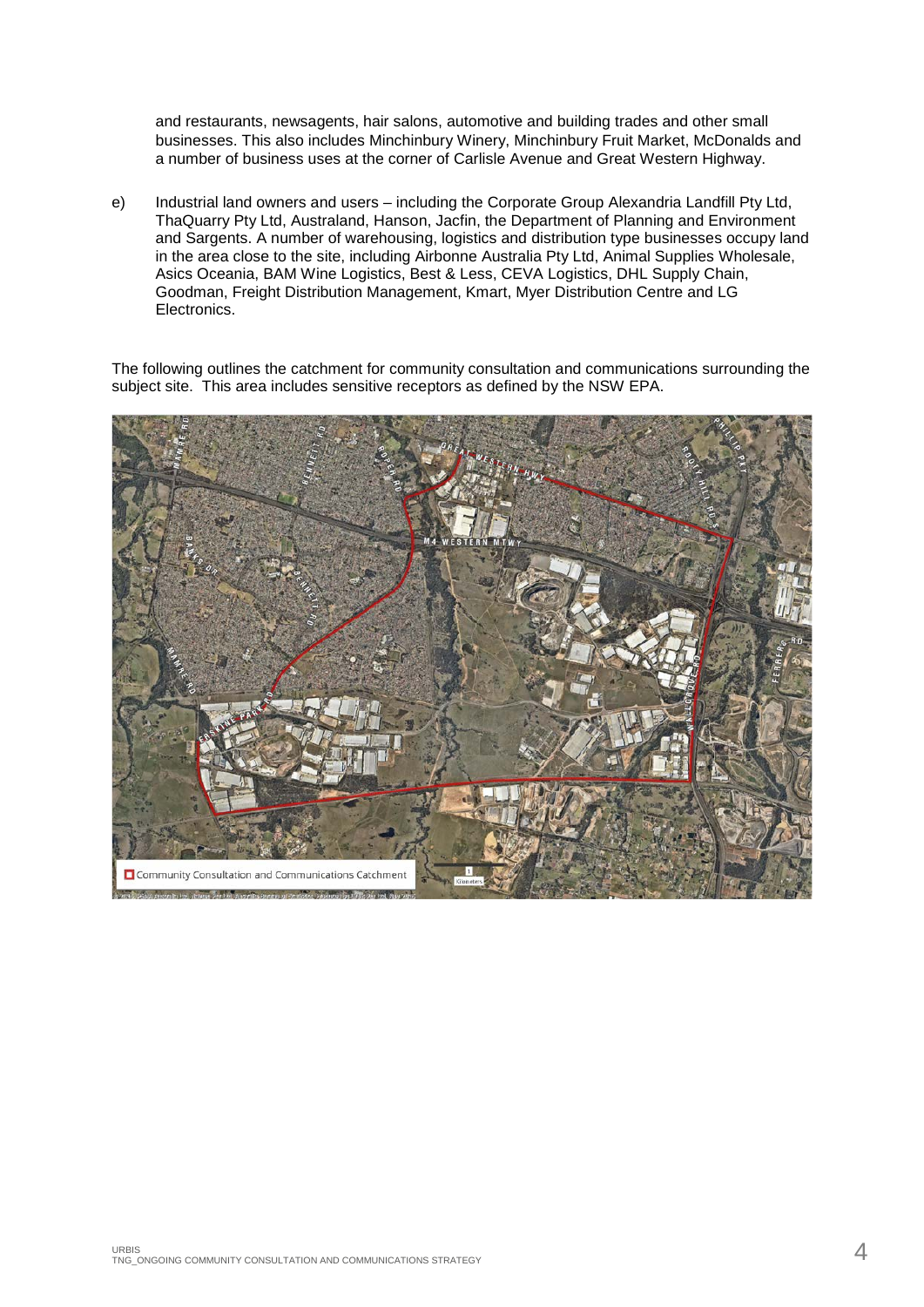### 2.3 STAKEHOLDER PARTICIPATION LEVEL

The International Association for Public Participation (IAP2) spectrum of public participation outlines the level of influence stakeholders will have in any given project:

| <b>INFORM</b>                                                                                                                                                                 | <b>CONSULT</b>                                                                                                                                                                                                                     | <b>INVOLVE</b>                                                                                                                                                                                                       | <b>COLLABORATE</b>                                                                                                                                                               | <b>EMPOWER</b>                                                   |
|-------------------------------------------------------------------------------------------------------------------------------------------------------------------------------|------------------------------------------------------------------------------------------------------------------------------------------------------------------------------------------------------------------------------------|----------------------------------------------------------------------------------------------------------------------------------------------------------------------------------------------------------------------|----------------------------------------------------------------------------------------------------------------------------------------------------------------------------------|------------------------------------------------------------------|
| To provide the public<br>with balanced and<br>objective information<br>to assist them in<br>understanding the<br>problem, alternatives,<br>opportunities and/or<br>solutions. | To obtain public<br>feedback on analysis,<br>alternatives and/or<br>decisions.                                                                                                                                                     | To work directly with<br>the public throughout<br>the process to ensure<br>that public concerns<br>and aspirations<br>are consistently<br>understood and<br>considered.                                              | To partner with<br>the public in each<br>aspect of the<br>decision including<br>the development of<br>alternatives and the<br>identification of the<br>preferred solution.       | To place final decision<br>making in the hands of<br>the public. |
| We will keep you<br>informed.                                                                                                                                                 | We will keep you<br>informed, listen to<br>and acknowledge<br>concerns and<br>aspirations, and<br>provide feedback<br>on how public<br>input influenced the<br>decision. We will seek<br>your feedback on<br>drafts and proposals. | We will work with<br>you to ensure that<br>your concerns and<br>aspirations are directly<br>reflected in the<br>alternatives developed<br>and provide feedback<br>on how public<br>input influenced the<br>decision. | We will work<br>together with you to<br>formulate solutions<br>and incorporate<br>your advice and<br>recommendations<br>into the decisions to<br>the maximum extent<br>possible. | We will implement<br>what you decide.                            |

#### FIGURE 2 – IAP2 SPECTRUM OF PUBLIC PARTICIPATION

- **Inform: to provide stakeholders with balanced and objective information to assist them in** understanding the problem, opportunities and/or solutions.
- Consult: to obtain feedback on analysis, alternatives and decisions.
- **Involve: to work directly with stakeholders to ensure their aspirations are understood and** considered.
- Collaborate: to partner with stakeholders in each aspect of the decision including development of alternatives and identification of the preferred solution.
- **Empower: to place final decision-making in the hands of stakeholder.**

This Strategy includes activities to inform, consult and involve stakeholders through future phases of the project.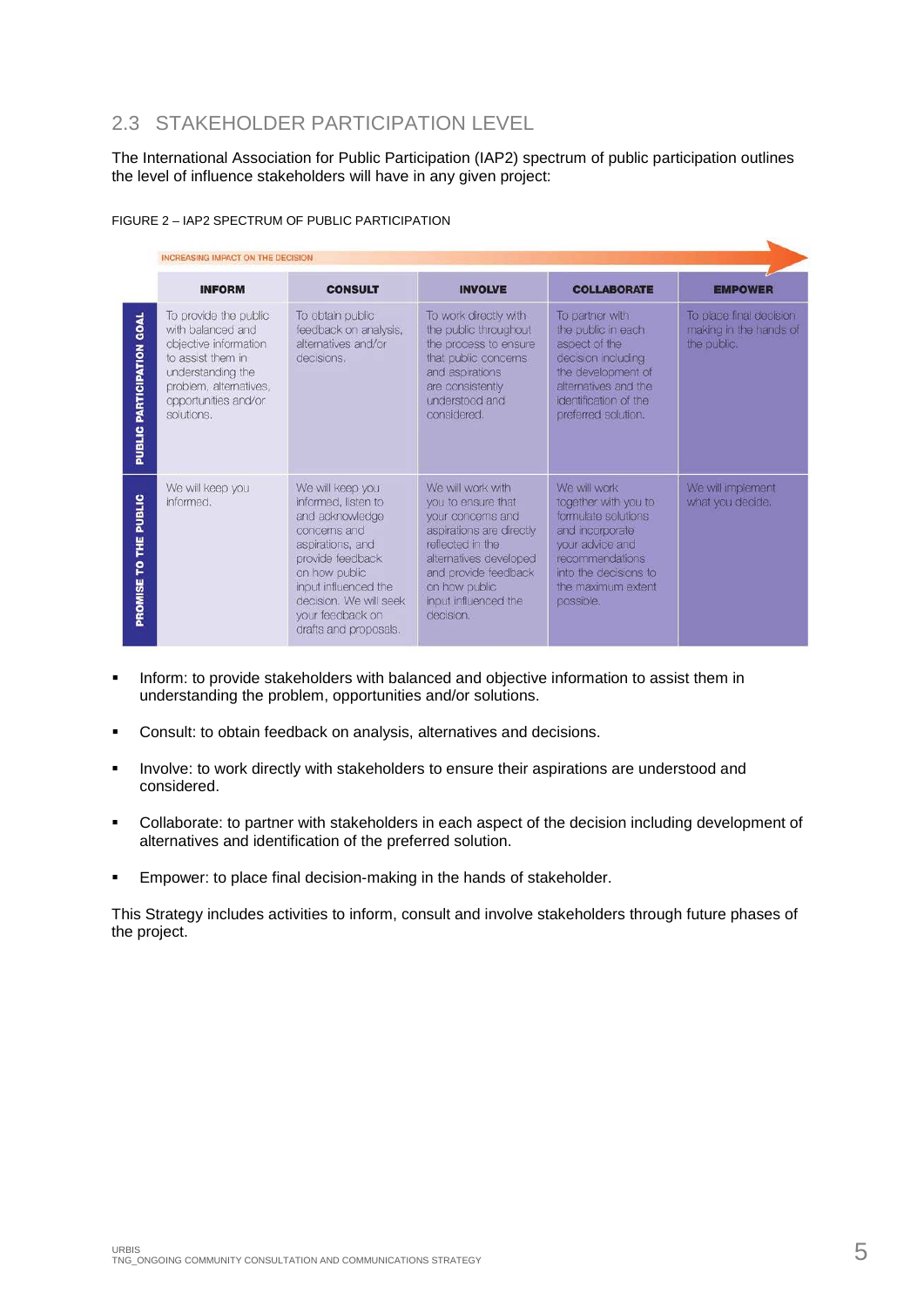### <span id="page-7-0"></span>3 Communications & Consultation Activities

#### <span id="page-7-1"></span>3.1 INTEGRATED COMMUNICATIONS AND CONSULTATION

The Community Consultation and Communications Strategy is aligned with key phases of activity from approval and determination through to operations. This is outlined in broad phases as follows:



It should be noted that the timing of phases may change, subject to planning, approvals and project processes.

Key mechanisms for community consultation and communications will include:

1. Stakeholder Database

All stakeholder inquiries and contacts will be added to the stakeholder database. The database will act as an ongoing tool for logging and responding to stakeholder enquiries. It may be updated over time, and linked with future communications or interactions as part of the complaints management process.

#### 2. Letterbox and email notifications

Where a particular planned activity may have some effect on immediate or near neighbours, advice will be provided to affected community members and stakeholders via mail, letterbox or email notification. Notices will include details of the activity, timing, duration and contacts for further information. All impacted community members and stakeholders will be notified of the planned activity at least seven (7) days prior to the commencement of the likely impact.

Notifications may be provided for any activity where there may be an impact that could result in community concern or complaints, for example out of hours works, bright night lights. An email database will be maintained of community members and stakeholders who nominate to receive updates and information by email.

#### 3. Community newsletters

General and ongoing updates will be profiled through bi-annual community newsletters. The newsletters will be distributed to all within the identified catchment, and reflect progress updates, latest news and community events as appropriate. It will detail current operational, environmental and community issues, initiatives and site activities. The newsletters will include the agreed project contact information to invite feedback and responses to the latest news.

4. Project signage

Appropriate signage, including variable message signs, will be erected to provide information on traffic changes in place or to be anticipated. Prior to construction works commencing, project signs will be erected showing project details, project name, work start and end dates.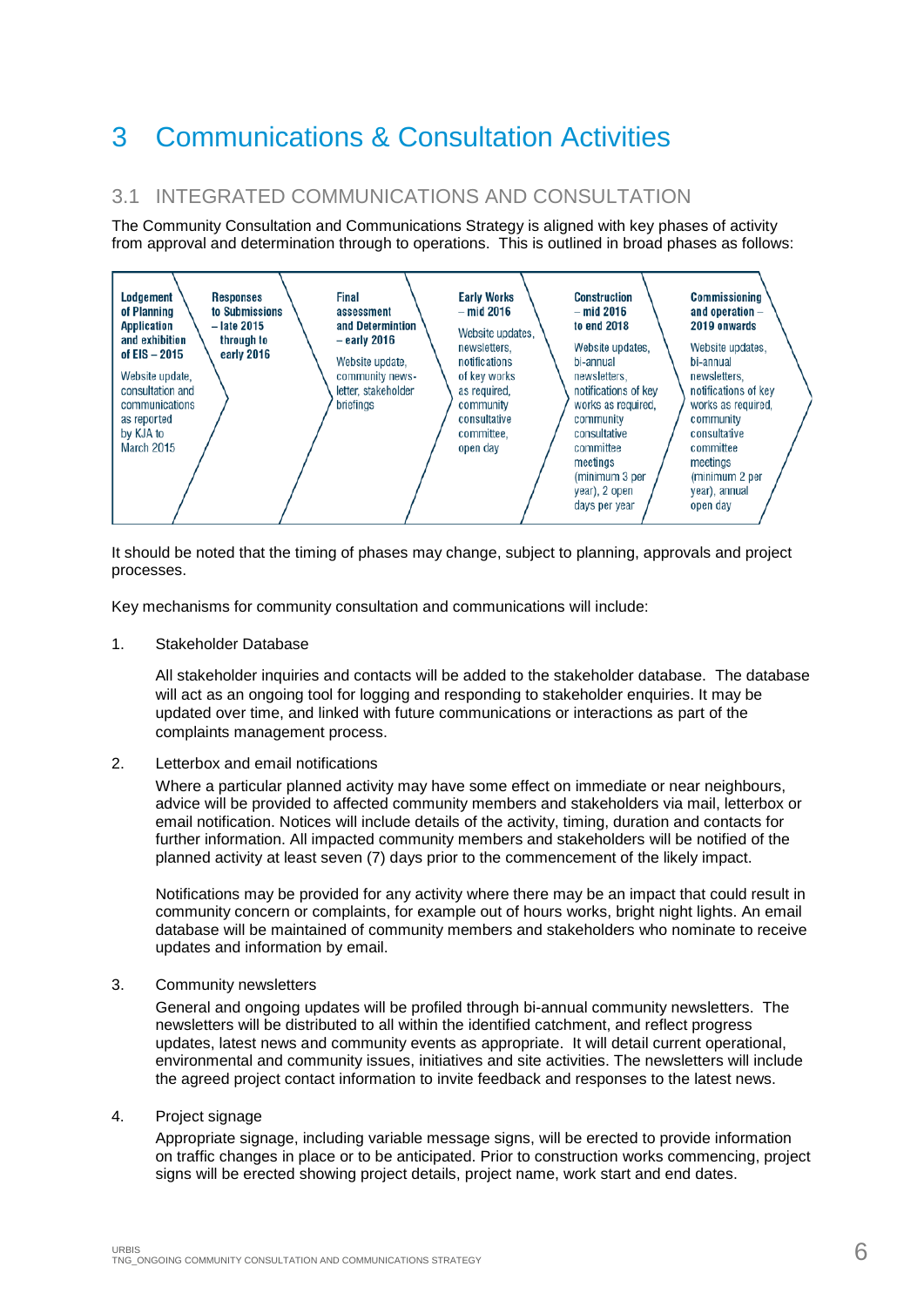#### 5. Email

A dedicated project email address will appear on all required published information relating to construction activities. On receipt of an email, the Construction Manager (or delegate) will log the email and handle as an enquiry or complaint.

#### 6. 1800 number

A dedicated 1800 hotline (with out of hours mobile support).

7. Community information business cards will be provided to all staff to provide to any local residents or community members. The cards will outline the 1800 number, website URL and email address. This will provide one point of contact and offer clear and consistent information.

#### 8. Website updates

The Facility website will be maintained to provide the wider community with access to facility monitoring results, details of current activities, policies, environmental management plans and monitoring programs and any other information in relation to the site operation that may be considered of interest to the community. This will include community newsletters and updates, the complaints hotline number, a complaints register which will be updated on a monthly basis, a copy of the Environmental Management Strategy and associated plans and programs, and records of the Community Consultative Committee (see below).

It will be the responsibility of the Site Operations Manager to maintain the Website.

#### 9. Community Open Days

Community open days and community BBQs are an effective way to engage with local neighbours and residents, offer site tours and educate the community about the operations and benefits of energy from waste. This will help to establish points of contact, build relationships, and demystify the process. It is suggested an open day is held bi-annually during the construction phase, with annual events post construction.

#### 10. Community Consultative Committee

A Community Consultative Committee is proposed to build relationships, inform key neighbours and provide ongoing updates and mechanisms for feedback. This is particularly important during the construction phase, to communicate proposed works, anticipate any issues and manage responses accordingly. During this period, the Committee is proposed to meet a minimum of three times per year.

The Committee may be maintained post construction to continue to support good neighbour relationships and dialogue during operations. The Committee may include up to 15 invited representatives from surrounding residences, landowners, Council and agencies. Residents would be recruited through mailouts, doorknocks and stakeholder analysis. Proceedings would be facilitated by an independent Chair, with minutes distributed and available on the project website.

It will be the responsibility of the Site Operations Manager to ensure minutes of the Committee meetings are taken and that these minutes are made available on the website.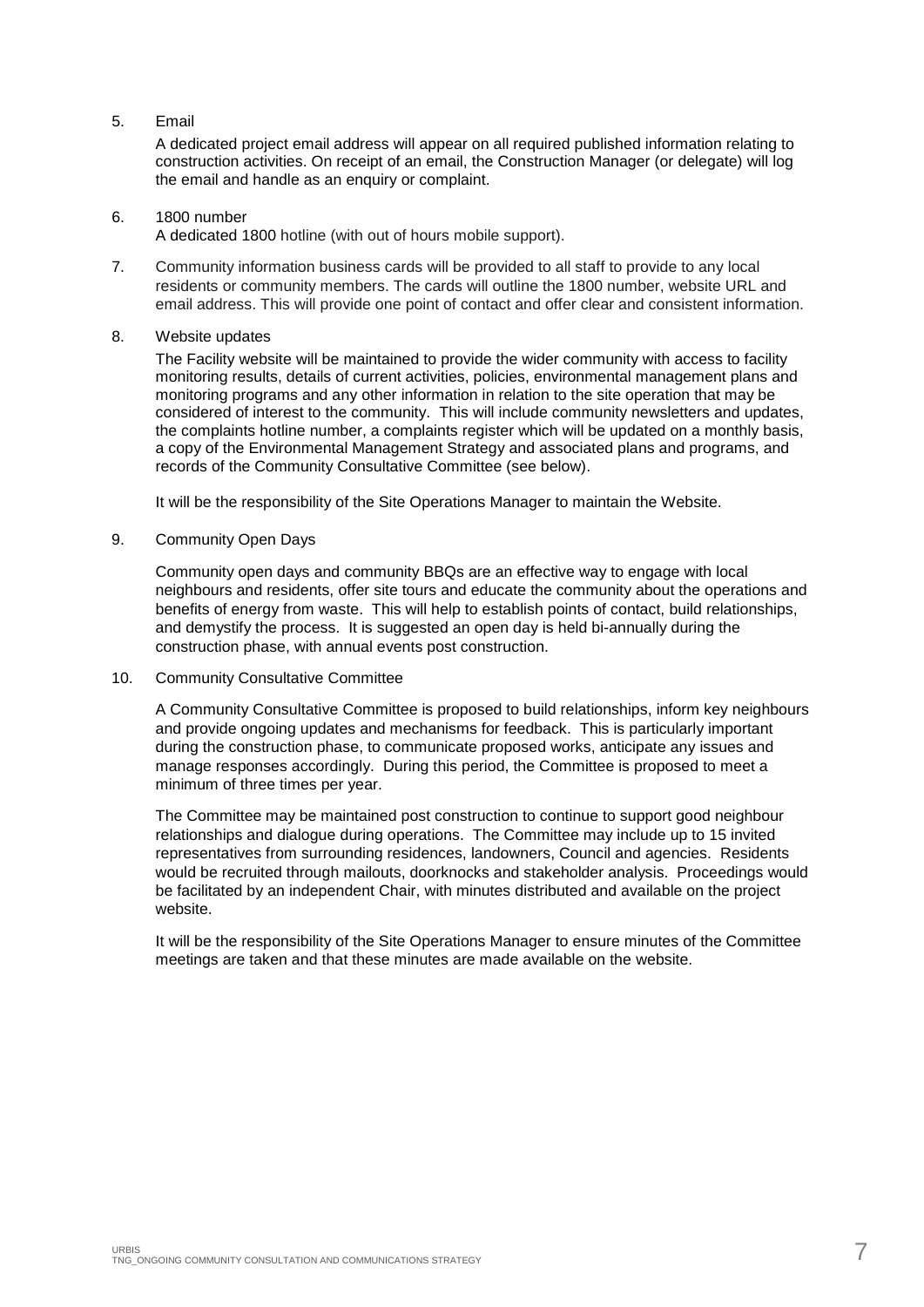### <span id="page-9-0"></span>4 Complaints Management Process

The Next Generation will maintain a community response line accessible 24 hours per day.

The Site Operations Manager is responsible for ensuring that the currency and effectiveness of the service is maintained.

The community response line will be advertised at least quarterly in the local press.

Details will be provided on the Next Generation website. The Site Operations Manager is responsible for ensuring the Hotline is advertised.

As a minimum, notification of complaints received via the community response line is to be provided by immediate SMS relay to the Site Operations Manager.

Complaints and enquiries do not have to be received on the Hotline and may be received in any other form.

Any complaint or enquiry relating to environmental management or performance is to be relayed to the Site Operations Manager and as soon as practical.

All employees are responsible for ensuring the prompt relaying of complaints.

The Site Manager is responsible for ensuring that all complaints are appropriately investigated, actioned and that information is fed back to the complainant, unless requested to the contrary.

A Complaints Register will be set up and maintained, and will contain:

- The date and time of the complaint
- The means by which the complaint was made
- Any person details of the complainant that were provided
- The nature of the complaint
- Record of operational and meteorological condition contributing to the complaint
- All relevant work directions and correspondence and file notes; and
- If no action was taken in relation to the complaint, the reasons why no action was taken

The Site Operations Manager is to communicate all complaints to the Managing Director, General Manager and the relevant site functional manager as soon as practical, but as a maximum on the next working day.

A summary of complaints received and actions taken is presented to the Next Generation CCC as part of the operational performance review.

A summary of complaints received and actions taken are included in the Annual Environmental Management Reports and the Annual Returns to the OEH.

#### <span id="page-9-1"></span>4.1 DISPUTE RESOLUTION

In the event of a disagreement between The Next Generation and a member of the community, the Site Operations Manager will undertake the necessary liaison and communication to reach a resolution, which will involve an offer for a one on one meeting with the resident to discuss the issue.

In the case of an Environmental Complaint which is unable to be resolved to the satisfaction of the Complainant by the Site Operations Manager, one or more of the CCC will be invited to consult in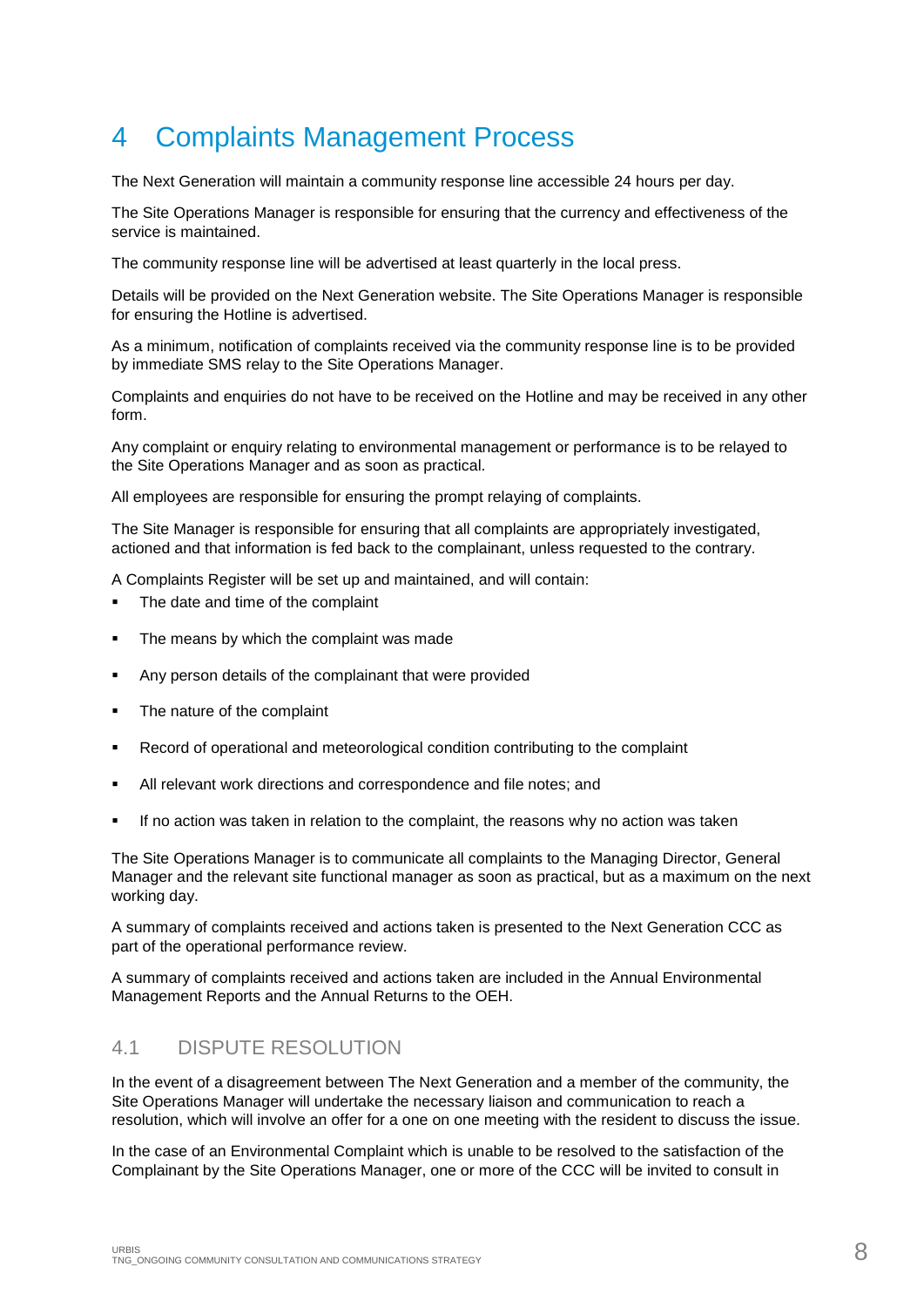relation to each such complaint received and in relation to the relevant investigation and attenuation measures which are implemented as a result of that complaint.

The purpose of this is to ensure the presence of and involvement by one or more impartial persons in the process so that verification is available, if required.

A six monthly review of work procedures and/or noise control procedures shall be undertaken in response to complaints or to issues raised by the Residents Committee.

In the event that the Complainant is dissatisfied with the actions taken by Site Management, the Site Operations Manager will convene a mediation meeting to which the Complainant, a Community Representative and an External Consultant with expertise in the area of the complaint will be invited for the purposes of exploring the issues and of mediation and reaching resolution with the Complainant.

<span id="page-10-0"></span>Unresolved complaints may be referred to the NSW Department of Planning.

#### 4.2 MONITORING AND COMPLIANCE REPORTING

The various community consultation measures identified above will ensure that:

- Any complaints are logged and appropriately recorded;
- All relevant initial data is obtained in order to determine whether a prima facie case exists to support the view that the complaint relates to the site and that an exceedance has or may have occurred;
- The Site Operations Manager will ensure that an effective complaint investigation is immediately carried out in order to determine the likely cause of the exceedance; and
- If as a result of investigation an exceedance of site environmental parameters is found to exist then appropriate measures will be immediately implemented (if required) by the issue of Work Directions or changes to operational procedures depending upon the nature or extent of the measures taken.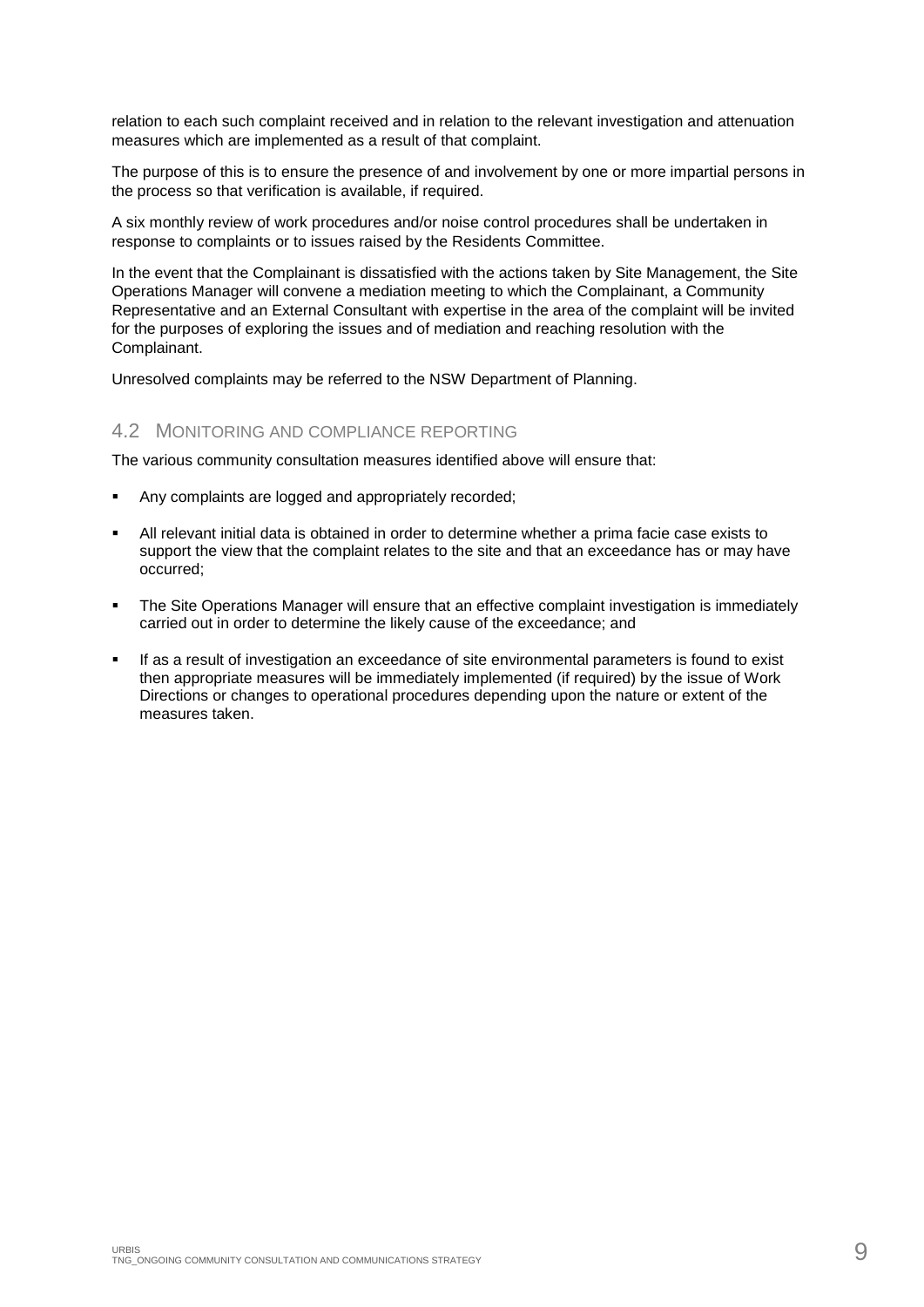## Appendix A List of Stakeholders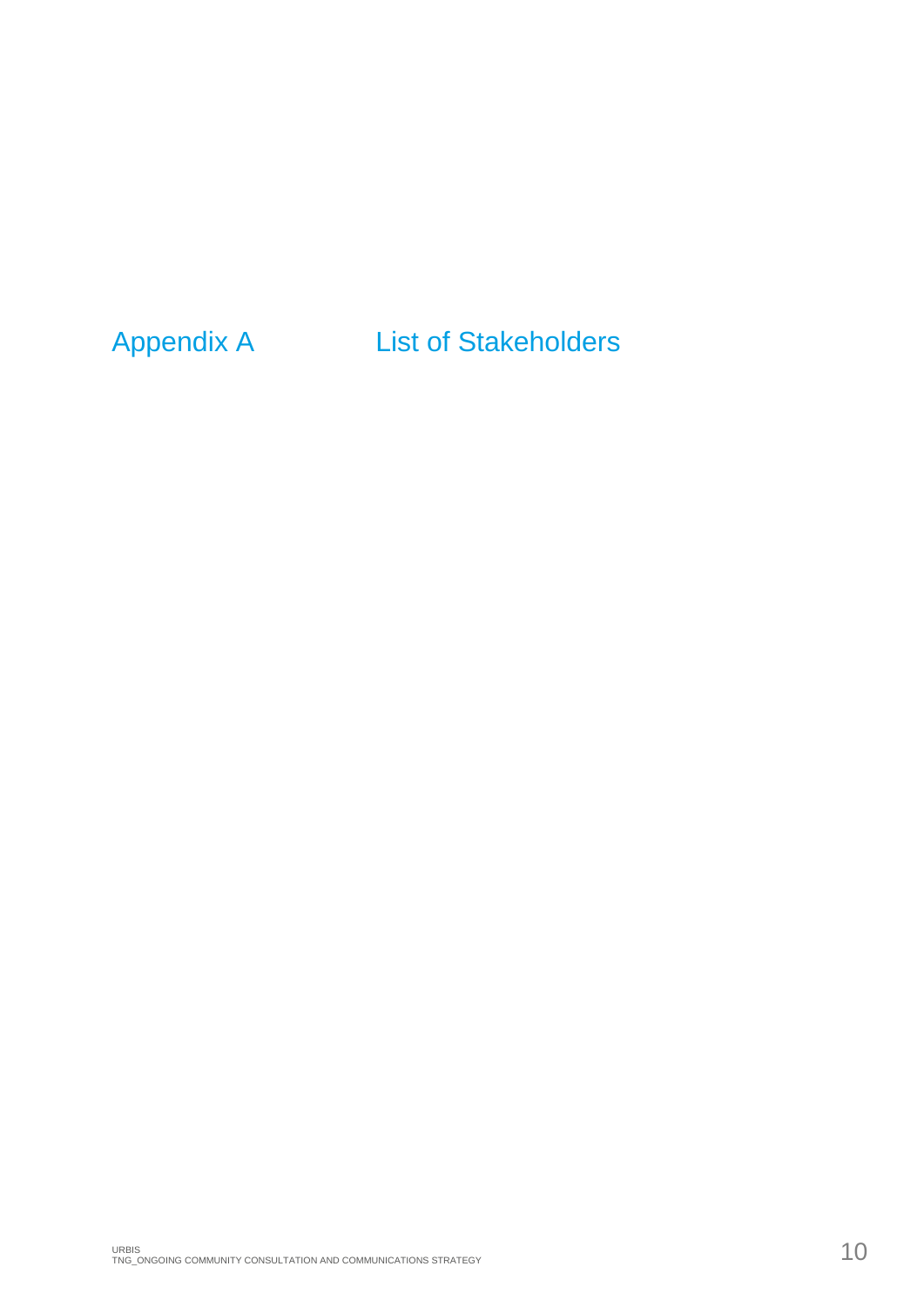| <b>STAKEHOLDER CATEGORY</b> | <b>NAME</b>                             |
|-----------------------------|-----------------------------------------|
| <b>Residents</b>            | Residents to the north (approx 2,000)   |
|                             | Residents to the west (approx 2,000)    |
| <b>Industry/ business</b>   | Airbonne Australia Pty Ltd              |
|                             | <b>ALSPEC</b>                           |
|                             | Animal Supplies Wholesale               |
|                             | Asics Oceania                           |
|                             | Australand                              |
|                             | <b>BAM Wine Logistics</b>               |
|                             | <b>Bantex</b>                           |
|                             | Best & Less                             |
|                             | Cassons                                 |
|                             | <b>CEVA Logistics</b>                   |
|                             | <b>CEVA Logistics</b>                   |
|                             | <b>Clifford Hallam Healthcare</b>       |
|                             | CH <sub>2</sub>                         |
|                             | Costa Logistics                         |
|                             | <b>DATS</b>                             |
|                             | Dial a Dump Industries                  |
|                             | DHL Supply Chain                        |
|                             | <b>Freight Distribution Management</b>  |
|                             | <b>Fulfilment Centre</b>                |
|                             | Fulton Hogan                            |
|                             | Goodman                                 |
|                             | Hanson                                  |
|                             | Ingram Micro                            |
|                             | Jacfin                                  |
|                             | Keuhna and Nagal                        |
|                             | K Mart Ltd                              |
|                             | Layher Pty Ltd                          |
|                             | Life's Good                             |
|                             | Macism                                  |
|                             | Maketa                                  |
|                             | Mayer                                   |
|                             | <b>Milton Tradings</b>                  |
|                             | Myer Distribution Centre                |
|                             | Nover and Co Pty Ltd                    |
|                             | <b>Ontex Australia</b>                  |
|                             | Ricoh Australia                         |
|                             | Sargents Pies                           |
|                             | <b>SK Steel Australia</b>               |
|                             | ThaQuarry Pty Ltd                       |
|                             | The Corporate Group Alexandria Landfill |
|                             | FUJITSU General (Aust) Pty Limited      |
|                             | <b>QLS Logistics</b>                    |
|                             | Transgrid                               |
|                             | <b>Coles Logistics</b>                  |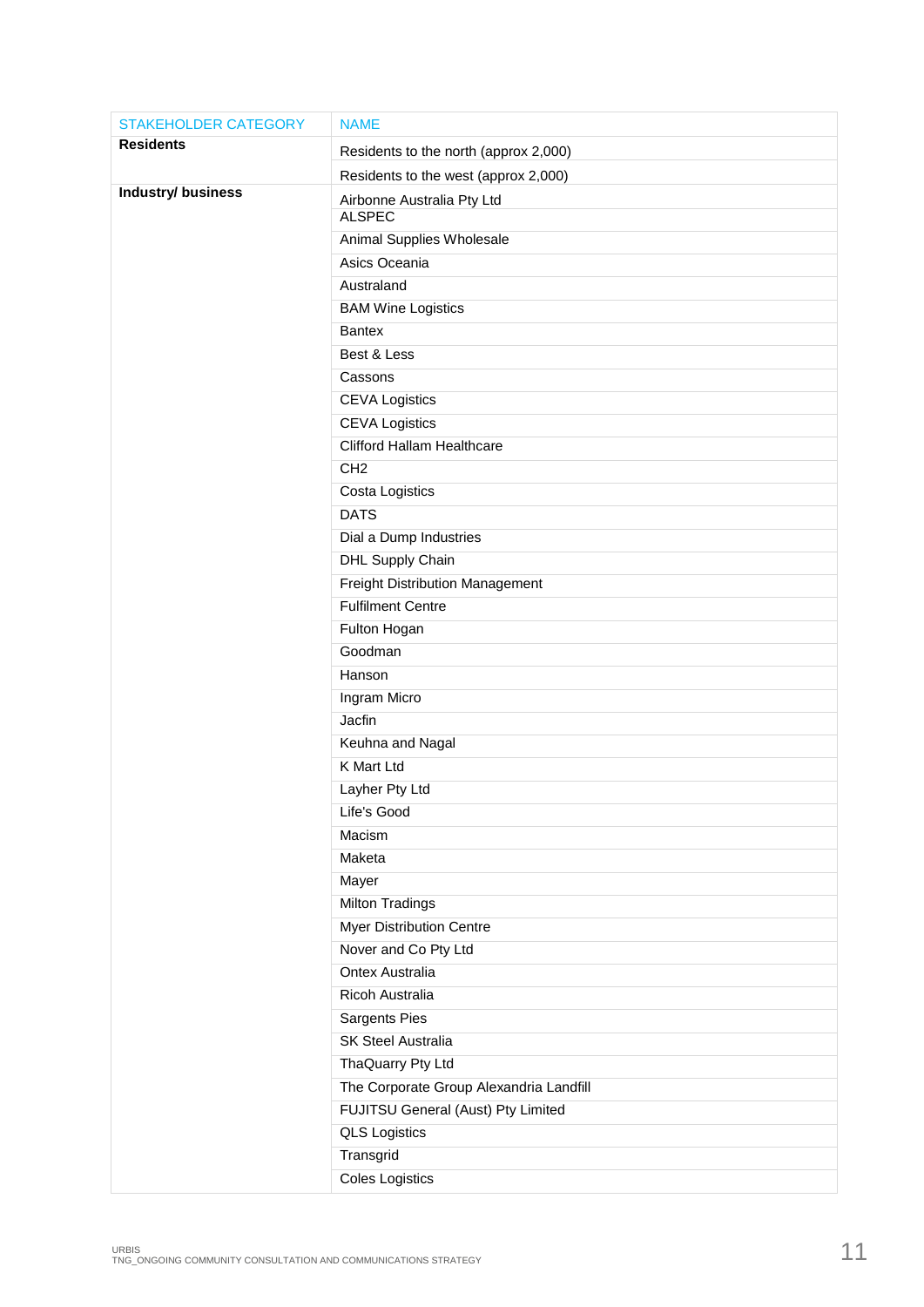| <b>STAKEHOLDER CATEGORY</b> | <b>NAME</b>                             |
|-----------------------------|-----------------------------------------|
| <b>Industry/ business</b>   | <b>Coles Group Limited</b>              |
|                             | <b>UEA Electrical</b>                   |
|                             | Chemson Pacific Pty Ltd                 |
|                             | Xylem Water Solutions Australia Ltd     |
|                             | Aldi                                    |
|                             | Capral (formerly OneSteel)              |
|                             | FedEx                                   |
|                             | <b>OfficeMax</b>                        |
|                             | <b>Sydney West Substation</b>           |
|                             | <b>Woolworths Distribution Centre</b>   |
|                             | <b>Coles Myer Distribution Centre</b>   |
|                             | Pinegrove Memorial Park                 |
|                             | <b>Guardian Funerals Inc</b>            |
|                             | Zammit Logistics                        |
|                             | <b>Advance Pilot Car Services</b>       |
|                             | Minchinbury Shopping Centre             |
|                             | Distillery Woodfire Restaurant          |
|                             | Minchinbury Winery                      |
|                             | Car City Minchinbury                    |
|                             | Col Wallis Motors                       |
|                             | Auto Trader                             |
|                             | <b>Mates Rates</b>                      |
|                             | <b>Budget And Upmarket Tiles</b>        |
|                             | <b>Building Solutions NSW Pty Ltd</b>   |
|                             | Fencing & Gate Centre                   |
|                             | <b>Extreme Tyres</b>                    |
|                             | Swimart Pool & Spa Services             |
|                             | Packaging Traders Pty Ltd               |
|                             | Dada Tiles                              |
|                             | <b>Linfield Furniture</b>               |
|                             | Natasha Marie Clothing                  |
|                             | McDonald's                              |
|                             | Forty Winks                             |
|                             | Beds N Dreams Outlet Centre Minchinbury |
|                             | Minchinbury Lighting PTY Ltd.           |
|                             | Elite Martial Arts & Fitness Centre     |
|                             | T Foster & Sons                         |
|                             | Middy's                                 |
|                             | My Baby Warehouse                       |
|                             | <b>BP Minchinbury</b>                   |
|                             | Minchinbury Fruit Market                |
|                             | Minchinbury Lounge Factory              |
|                             | <b>Reece Plumbing</b>                   |
|                             | Doors Plus                              |
|                             | Young Estate                            |
|                             | <b>Ozace Designs</b>                    |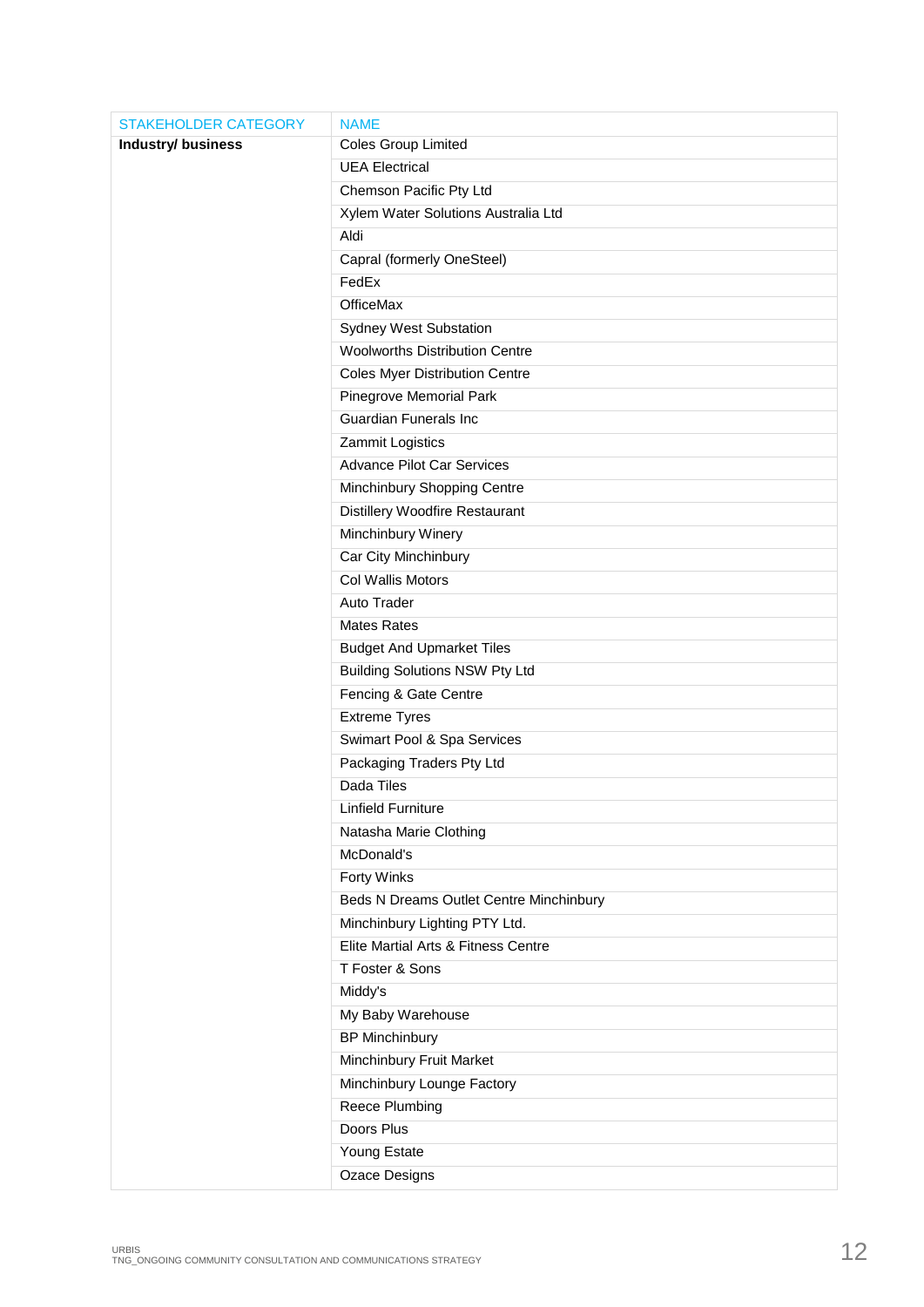| <b>STAKEHOLDER CATEGORY</b> | <b>NAME</b>                             |
|-----------------------------|-----------------------------------------|
| Industry/ business          | <b>Bidwell Car Repairs</b>              |
|                             | Australian Outdoor Living NSW           |
|                             | Minchinbury Party Hire                  |
|                             | Killa Bee Holdings                      |
|                             | <b>Truck Parts Australia</b>            |
|                             | <b>TLE Electrical Minchinbury</b>       |
|                             | <b>Boresi Fencing</b>                   |
|                             | Bluey's Crane and Float Repairs Pty Ltd |
|                             | <b>EIP Diesel</b>                       |
|                             | Ultra Refigeration PTY Ltd.             |
|                             | Kidz Fun Factory                        |
|                             | Camsons                                 |
|                             | Eddie Road Lunch Shop                   |
|                             | Lounge King                             |
|                             | <b>Hot Springs Outlet</b>               |
|                             | Big Wheel Tyre & Mechanical Repairs     |
|                             | <b>Office Force</b>                     |
|                             | Snatch Cafe                             |
|                             | <b>Star Track Express</b>               |
|                             | <b>Beds &amp; Mattresses</b>            |
|                             | Minchinbury's Bakery                    |
|                             | Real Estate One Minchinbury             |
|                             | Minchin Garden Chinese Restaurant       |
|                             | IGA Minchinbury                         |
|                             | Liquorstop                              |
|                             | Minchinbury Winery                      |
|                             | Iglesia Ni Cristo                       |
|                             | Voyager Motel                           |
|                             | Lung Po Shan                            |
|                             | 7-Eleven Eastern Creek                  |
|                             | <b>CMC Coil Steels</b>                  |
|                             | Cafe Rae                                |
|                             | Linfox                                  |
|                             | <b>Blue Star Logistics Pty</b>          |
|                             | <b>PMA Solutions Pty</b>                |
|                             | Coates Hire Seven Hills (P)             |
|                             | <b>JM Produce</b>                       |
|                             | A Plus Finance & Property PTY           |
|                             | Erskine Park Newsagency                 |
|                             | Top Quality Work Wear                   |
|                             | <b>SUPA IGA Erskine Park</b>            |
|                             | <b>Chemmart Pharmacy Erskine Park</b>   |
|                             | The Stir Crazy Noodle Bar               |
|                             | Deli Divine                             |
|                             | Domino's Pizza Erskine Park             |
|                             | Vybe By TMC                             |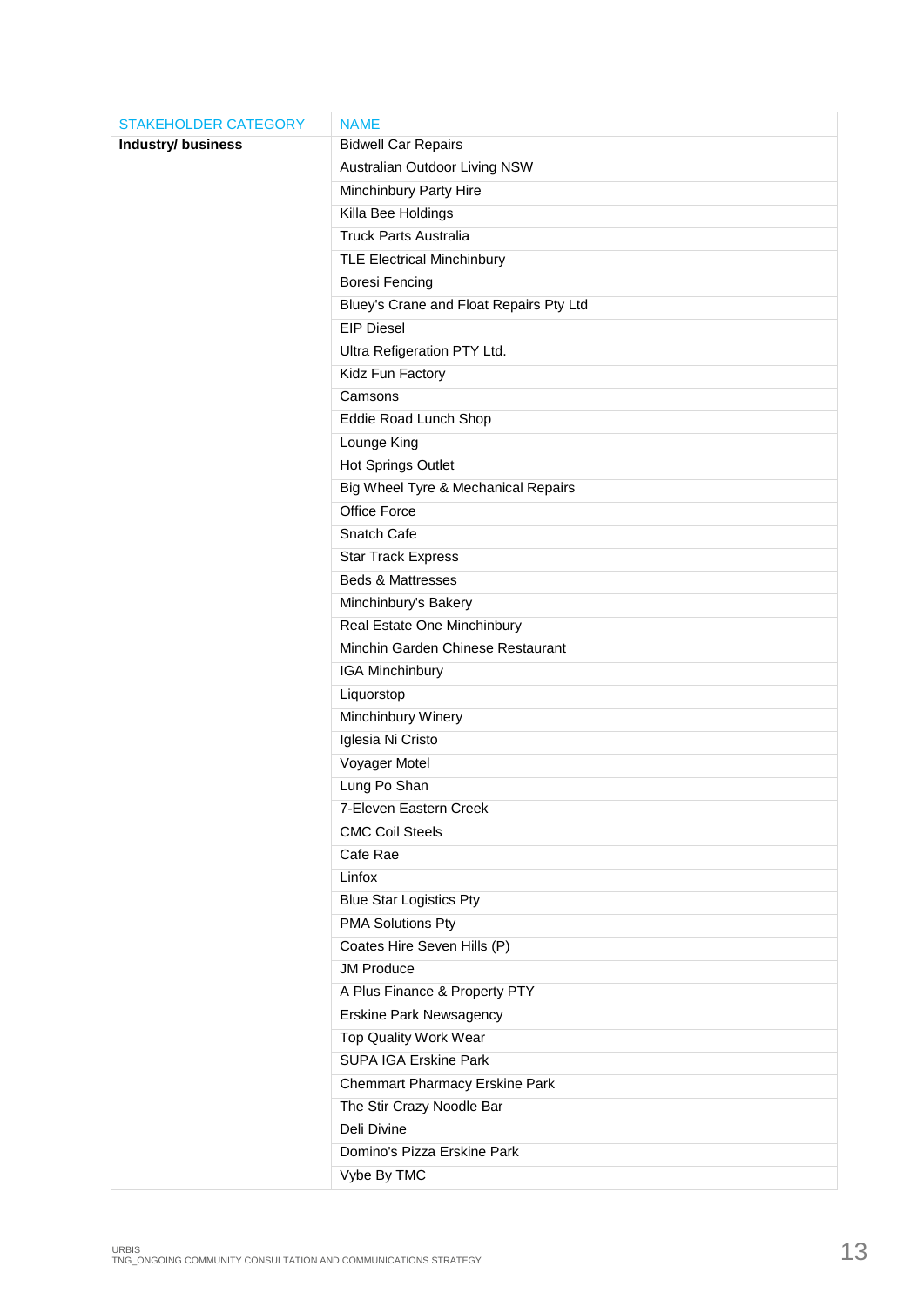| <b>STAKEHOLDER CATEGORY</b>               | <b>NAME</b>                                                                   |  |  |
|-------------------------------------------|-------------------------------------------------------------------------------|--|--|
| <b>Industry/ business</b>                 | Thai Square @ Erskine Park                                                    |  |  |
|                                           | <b>Erskine Park Bakery</b>                                                    |  |  |
|                                           | <b>Erskine Park Shopping Centre</b>                                           |  |  |
|                                           | <b>Liquorland Erskine Park</b>                                                |  |  |
|                                           | <b>Gotties Woodfire Pizza</b>                                                 |  |  |
|                                           | Hair Extravaganza                                                             |  |  |
|                                           | <b>ALDI Erskine Park</b>                                                      |  |  |
|                                           | <b>Diamond Star Catering</b>                                                  |  |  |
|                                           | Camel's Bins                                                                  |  |  |
|                                           | <b>Erskine Park Shopping Centre</b>                                           |  |  |
|                                           | <b>CCA</b>                                                                    |  |  |
|                                           | Linfox                                                                        |  |  |
|                                           | The Hair Shack                                                                |  |  |
| Government                                |                                                                               |  |  |
| <b>State Government</b>                   | Premier and Minister for Western Sydney: The Hon Mike Baird                   |  |  |
|                                           | Department of Premier and Cabinet: Secretary Mr Blair Comley                  |  |  |
|                                           | Minister for Environment and Heritage: The Hon Mark Speakley                  |  |  |
|                                           | Minister for Resources and Energy The Hon Anthony Roberts                     |  |  |
|                                           | Parliamentary Secretary for Western Sydney, Mr Ray Williams                   |  |  |
|                                           | NSW Opposition Leader and Shadow Minister for Western Sydney: The Hon         |  |  |
|                                           | Luke Foley<br>Shadow Minister for Industry, Resources and Energy: Adam Searle |  |  |
|                                           | Shadow Minister for Environment: Ms Penny Sharpe                              |  |  |
| <b>Members of Parliament</b>              | Mr Ed Husic, Federal Member for Chifley                                       |  |  |
|                                           | Mr Chris Bowen, Federal Member for McMahon                                    |  |  |
|                                           | Mr John Robertson, State Member for Blacktown                                 |  |  |
|                                           | Mr Richardson Sanderson Amery, State Member for Mount Druitt                  |  |  |
|                                           | Mrs Tanya Davies, State Member for Mulgoa                                     |  |  |
|                                           | NSW Department of Planning and Infrastructure                                 |  |  |
| State Government agencies                 |                                                                               |  |  |
|                                           | Sydney Water                                                                  |  |  |
|                                           | <b>NSW Environment Protection Agency</b>                                      |  |  |
|                                           | NSW Trade and Investment                                                      |  |  |
| <b>Local Government</b>                   |                                                                               |  |  |
| Blacktown City Council and<br>Councillors | Mayor and Ward 4 Councillor, Cr Stephen Bali                                  |  |  |
|                                           | Ward 5 Councillor, Cr Jacqueline Donaldson                                    |  |  |
| Penrith City Council and<br>Councillors   | Mayor Cr Jim Aitken (South Ward Councillor)                                   |  |  |
|                                           | Cr Prue Car, East Ward<br>Cr Greg Davies, East Ward                           |  |  |
|                                           | Cr Maurice Girotto, East Ward                                                 |  |  |
|                                           | Cr Jackie Greenow, East Ward                                                  |  |  |
|                                           | Cr Tricia Hitchen, East Ward                                                  |  |  |
| Western Sydney Regional                   | 49 Campbell St, Blacktown, 2148. Ph 9671 4333                                 |  |  |
| Organisations of Councils                 |                                                                               |  |  |
|                                           |                                                                               |  |  |